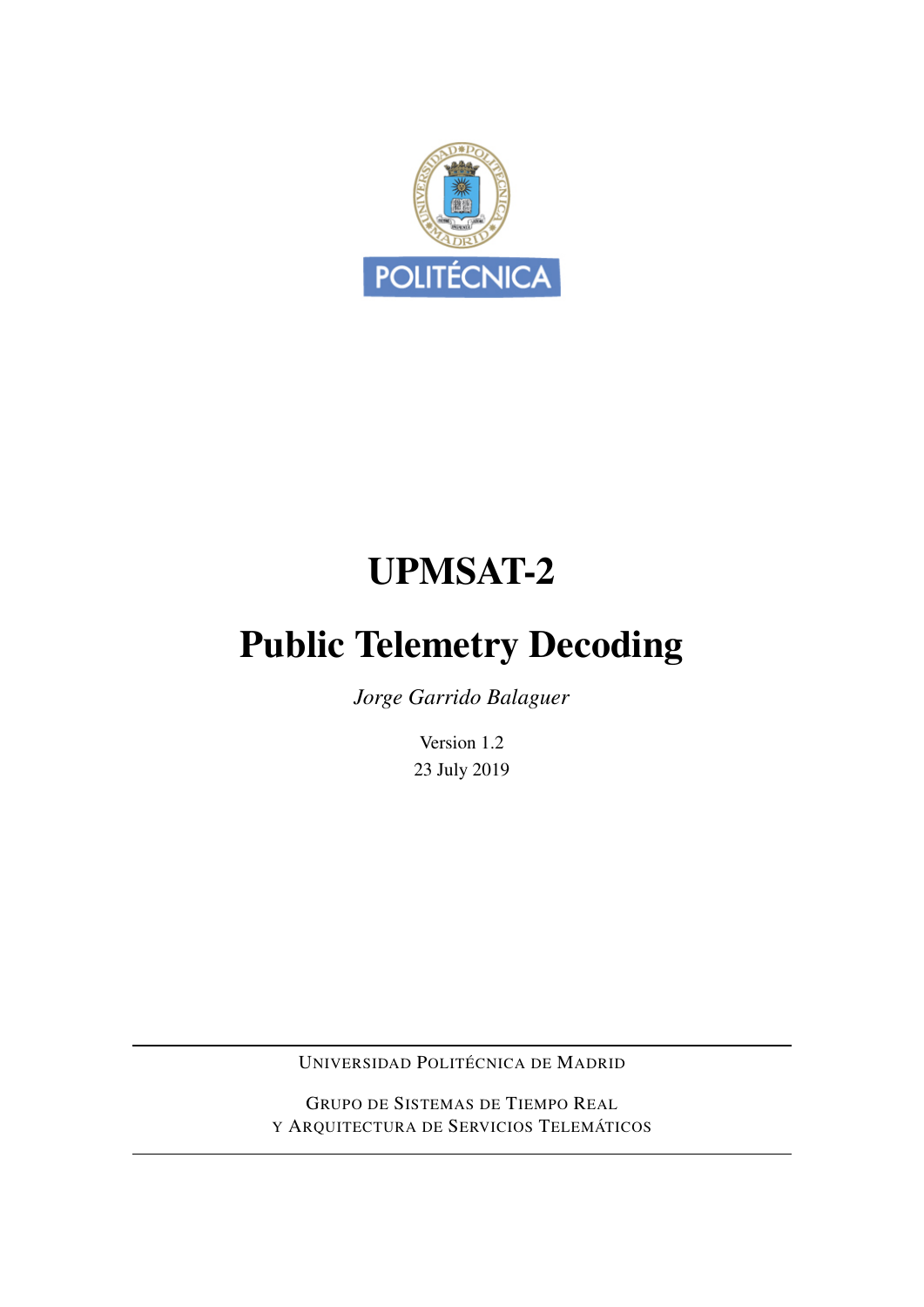#### Copyright © DIT/UPM 2019, 2020. Some rights reserved.



This work is licensed under a *Creative Commons Attribution-NonCommercial-NoDerivs 3.0 Unported* license. See <http://creativecommons.org/licenses/by-nc-nd/3.0/>.

Status: Public

Written by: Jorge Garrido Balaguer

Reviewed by:

#### Modificaciones

| <b>Version</b> | Date       | <b>Purpose</b>                                                                   | <b>Author</b> |
|----------------|------------|----------------------------------------------------------------------------------|---------------|
| 1.0            |            | 17-07-2019 Initial Version.                                                      | J. Garrido    |
| 1.1            |            | 22-07-2019 Minor text revision and up- J. Garrido<br>dated conversion equations. |               |
| 1.2            | 23-07-2019 | Added operating mode con- J. Garrido<br>version table.                           |               |

#### Groups and organisations taking part in the UPMSat2 project

| <b>IDR</b> | Instituto Universitario de Microgravedad "Ignacio da Riva" (UPM) |  |  |  |
|------------|------------------------------------------------------------------|--|--|--|
|------------|------------------------------------------------------------------|--|--|--|

STRAST Sistemas de Tiempo Real y Arquitectura de Servicios Telemáticos (UPM)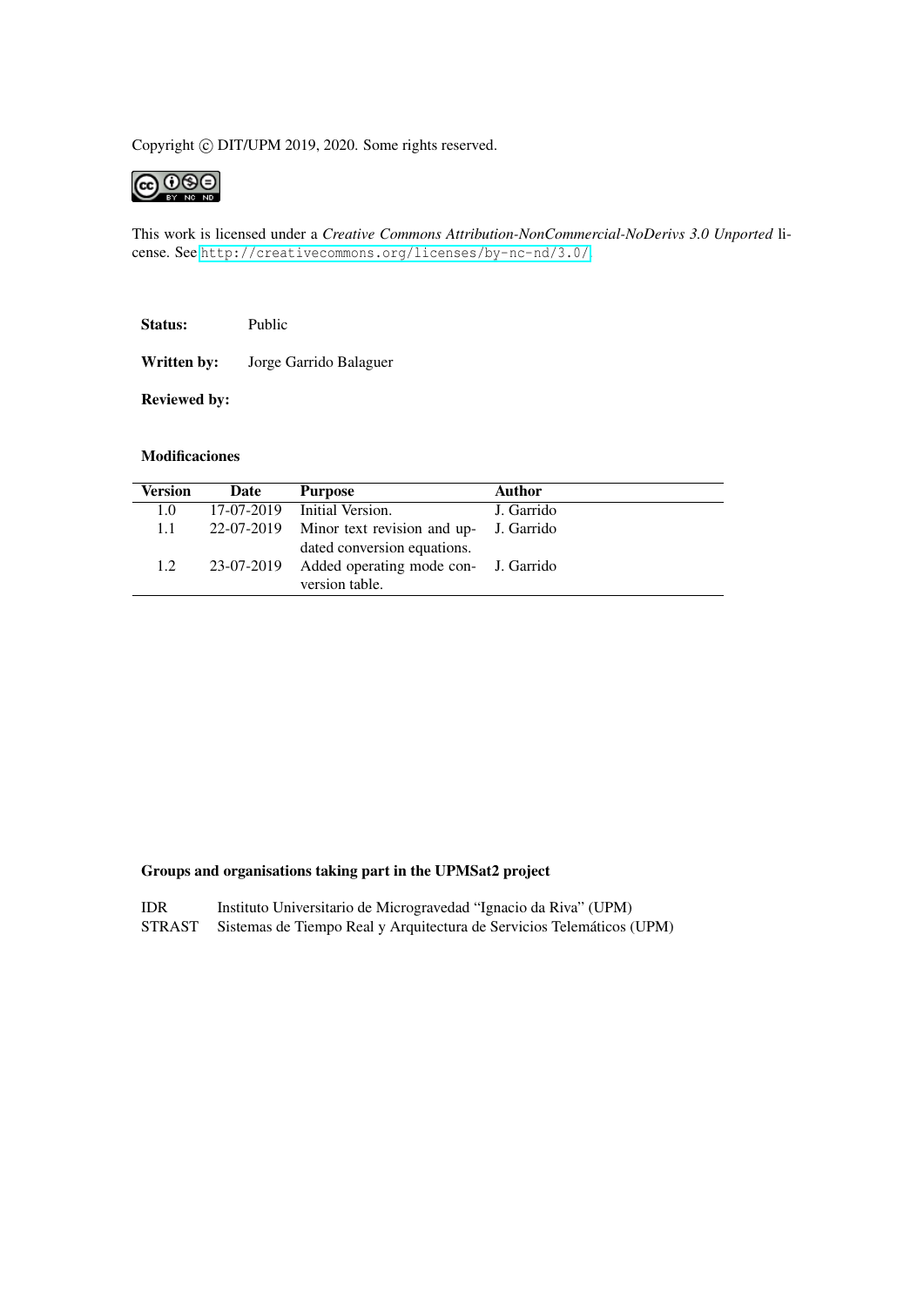# 1 Introduction

In this document the required information to receive the public Telemetry (TM) messages sent by the UPMSat-2 mission flight segment is presented. In Section [2](#page-2-0) the necessary radio frequency details are provided. In Section [3](#page-2-1) a brief manual of the software provided for TM decodification is included, and finally the detailed frame structure and other required information for building you own decoding software is presented in Section [4](#page-3-0) .

# <span id="page-2-0"></span>2 General structure of the messages

UPMSat-2 public telemetry messages are sent in AX.25 Unnumbered Information Frames at 437.403.500 Hz at 1200 bauds, USB mode. The satellite callsign is UPMST2. General structure of frames is shown in Figure [1.](#page-2-2)

| Flag |                               |                          | AX.25 Frame Header (184 bits) | Information            | Frame-<br>Check        | Flag       |          |   |
|------|-------------------------------|--------------------------|-------------------------------|------------------------|------------------------|------------|----------|---|
|      | Destination<br><b>Address</b> | Source<br><b>Address</b> | Repeater<br><b>Address</b>    | Control<br><b>Bits</b> | Protocol<br>Identifier | Field      | Sequence |   |
| 8    | 56                            | 56                       | 56                            | 8                      | 8                      | $0 - 1840$ | 16       | 8 |

<span id="page-2-2"></span>Figure 1: UI Frame.

- Flag field: constant value: 0x7E.
- Addresses: flight segment callsign is UPMST2.
- Control bits: constant value 0x03.
- Protocol identifier: constant value 0xF0.
- Information Field: application data carried by the frame. UPMSat-2 public TM always carry 102 bytes.
- Frame Check Sequence: cyclic redundancy code.

# <span id="page-2-1"></span>3 Using pre-built application

Public TM messages can be decoded by the application provided by UPM team. This software shows in a terminal window the last received telemetry message information, while a log of received messages is stored in a .csv file for convenient post-processing at user will.

The application provided connects with a AGWPE server application using port 8000 (server application should be already running and accepting connections when starting the upmsat2 executable). Soundmodem by  $UZTHO<sup>1</sup>$  $UZTHO<sup>1</sup>$  $UZTHO<sup>1</sup>$  has been used for developing and

<span id="page-2-3"></span><sup>1</sup>[http://uz7.ho.ua/packetradio.htm]( http://uz7.ho.ua/packetradio.htm)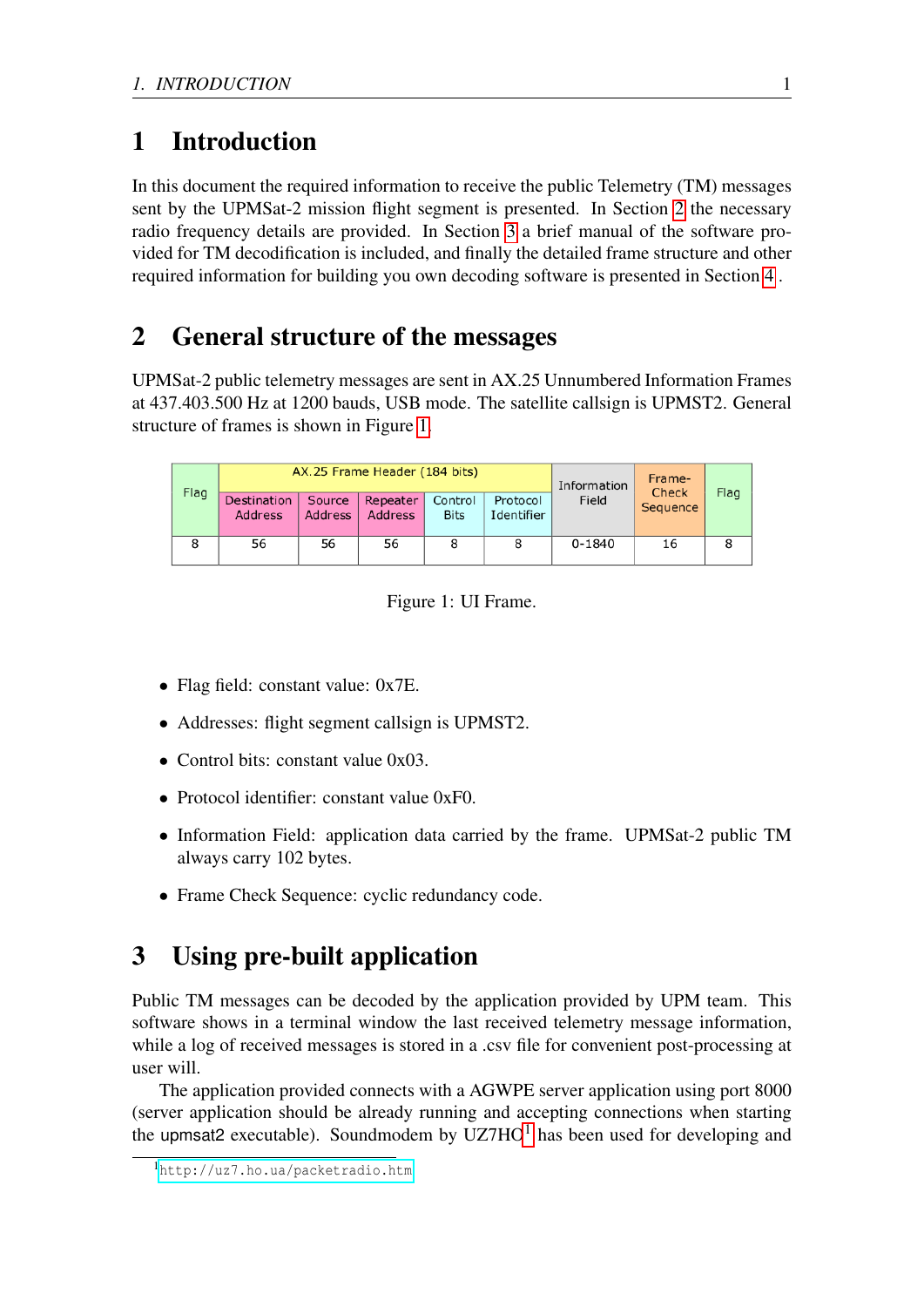debugging procedures, and is known to work properly. Other similar applications can be used at user will.

| Y:\Laboratorio\UPMSAT2\public_qround\src\terminal\terminal_interface.exe |              |                         |           |                 |           |                           | □         | $\times$             |
|--------------------------------------------------------------------------|--------------|-------------------------|-----------|-----------------|-----------|---------------------------|-----------|----------------------|
| Sequence number: 188                                                     |              |                         |           |                 |           |                           |           | $\scriptstyle\wedge$ |
| Operating Mode: EXPERIMENT                                               |              |                         |           |                 |           |                           |           |                      |
| Mission Clock: 15093                                                     |              |                         |           |                 |           |                           |           |                      |
| Battery Warning: NONE                                                    |              |                         |           |                 |           |                           |           |                      |
| ======== Analog Signals ========                                         |              |                         |           |                 |           |                           |           |                      |
| BATT TBAT1 TM :                                                          | $-25.7C$     | BATT TBAT2 TM :         | $-25.7C$  | BATT TBAT3 TM : | -25.7C    | RESERVED :                |           |                      |
| BATT_VBAT_TM :                                                           | 22.4V        | PSU_T_TM :              | 1838.0    | P3V3_TM :       | 3,3V      | P5V_TM :                  | 5,0V      |                      |
| P15V TM :                                                                | $+15,0V$     | N15V TM :               | $-15,0V$  | PSU_IP5V_TM :   | 2.2A      | PSU IP15V TM :            | 1.2A      |                      |
| PSU IN15V TM :                                                           | 2.9A         | PSU IP3V3 TM :          | 2.8A      | PDU IVBUS TM :  | 1546.0    | PV TPSXP TM :             | $-120.2C$ |                      |
| PV TPSXN_TM :                                                            |              | $-120.1C$ PV TPSYP TM : | $-120.1C$ | PV_TPSYN_TM :   | $-120.2C$ | PV TPSZP TM :             | $-120.2C$ |                      |
| PV ISPXP TM :                                                            | $-0.04$      | PV ISPXN TM :           | 0.2A      | PV ISPYP TM :   | $-0.2A$   | PV ISPYN TM :             | 0.1A      |                      |
| PV ISPZP TM :                                                            | <b>9.2A</b>  | OBC T TM :              | 1656.0    | MGM1 T TM :     | 115.0     | MGM2 T TM :               | 117.0     |                      |
| MGM3 T TM :                                                              |              | -120.4C MGM1 X TM :     | 115.0     | MGM1 Y TM :     | 115.0     | MGM1 Z TM :               | 115.0     |                      |
| MGM2 X TM :                                                              | 115.0        | MGM2 Y TM :             | 120.0     | MGM2 Z TM :     | 120.0     | MGM3 X TM :               | 1740.0    |                      |
| MGM3 Y TM :                                                              | 1743.0       | MGM3 Z TM :             | 1746.0    | MGT TX TM :     | $-120.2C$ | MODEM T TR TM :           | $-120.2C$ |                      |
| EBOX_T_INT_TM :                                                          |              |                         | $-120.4C$ | BATT_T_EXT_TM : |           | $-120.0C$ BATT_T_INT_TM : | $-120.2C$ |                      |
| SS6_XP_TM:                                                               | 11.7V        | SS6 XN TM :             | 11.7V     | SS6_YP_TM:      | 11.7V     | SS6 YN TM :               | 11.7V     |                      |
| SS6 ZP TM :                                                              | <b>11.7V</b> | SS6 ZN TM :             | 11.7V     | RW1 T TM :      |           | $-120.4C$ RW2 T TM :      | $-120.2C$ |                      |
| TP1_TM :                                                                 | 1800.0       | TP2 TM :                | 1807.0    | TP3 TM:         | 1812.0    | TP4 TM:                   | 28.7C     |                      |
| TP5 TM :                                                                 | 1810.0       | TP6 TM :                | 1796.0    |                 |           |                           |           |                      |
| ======== Digital Signals ========                                        |              |                         |           |                 |           |                           |           |                      |
| DAS P3V :                                                                | Active       | DAS P5V :               | Active    | DAS P15V :      | Active    | DAS N15V :                | Active    |                      |
| PDU P3V3 :                                                               | Active       | PDU P5V :               | Active    | MGM1 P5V :      | Active    | MGM2 P5V :                | Active    |                      |
| MGM3 P15V :                                                              | Active       | MGM3_N15V :             | Active    | MGT X VBUS :    | Active    | TEMP A P5V :              | Active    |                      |
| TEMP B P5V :                                                             | Active       | MODEM VBUS :            | Active    | <b>RW_P5V :</b> |           | Inactive RW VBUS :        | Inactive  |                      |
| MTS_VBUS :                                                               | Active       |                         |           |                 |           |                           |           |                      |
|                                                                          |              |                         |           |                 |           |                           |           |                      |
|                                                                          |              |                         |           |                 |           |                           |           |                      |
|                                                                          |              |                         |           |                 |           |                           |           |                      |
|                                                                          |              |                         |           |                 |           |                           |           | $\checkmark$         |

Figure 2: UPMSat-2 decoding appliaction.

The distributed executable file has been built for Windows 64 bits operating system, but is also known to work in Ubuntu Linux systems using wine64.

# <span id="page-3-0"></span>4 Develop your own decoder

In this section the required information is provided to build your own decoder for the UMPSat-2 public telemetry messages, i.e., the required information to interpret the Information Field of the data frames shown in Figure [1.](#page-2-2)

As mentioned before, the overall length of the information field is 102 bytes, and its internal structure is divided in two main sections: an application-defined header, and a data field, as shown in Figure [4.](#page-3-0)

The application-defined header is composed of 3 bytes carrying the following information:

- Command ID: 1 byte specifying the type of TM message. Public TM messages are named "Hello" messages with a binary value of 0x20.
- Sequence Number: 1 byte representing the number of sequence of this TM message. Range: 0-255.
- Length: 1 byte specifying the length of the TM Data field. For public TM this is always 99 bytes.

The TM Data field contains the application data, as shown in Figure [4.](#page-3-0) It is composed of the mission time at which the TM message was sent, and the last satellite housekeeping data snapshot taken. This data includes the satellite operating mode (see Table ??), the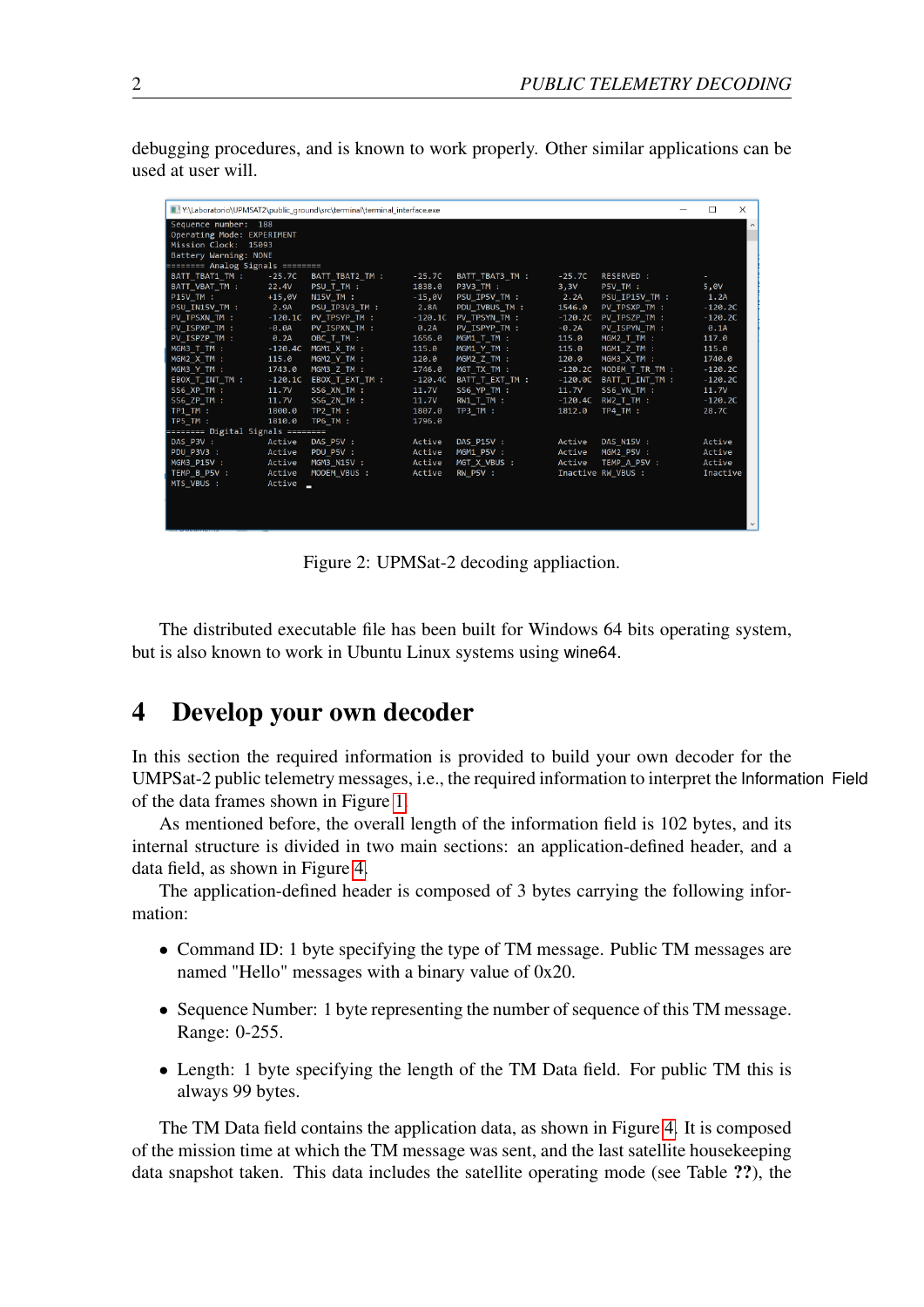|            | Header     |        | Data      |                   |
|------------|------------|--------|-----------|-------------------|
| Command ID | Sea Number | Length | Sent time | Housekeeping Data |
| 1 byte     | 1 byte     | 1 byte | 4 bytes   | 95 bytes          |

battery status warning (if any), mission time at which the snapshot was taken, as well as the last reading from analog and digital signals.

|                       |                           | <b>Housekeeping Data</b> |              |
|-----------------------|---------------------------|--------------------------|--------------|
| <b>Operating Mode</b> | Snapshot Time Analog Data |                          | Digital Data |
| 1 byte                | 4 bytes                   | 87 bytes                 | 3 bytes      |

| Code           | Mode |
|----------------|------|
| Off            | 0x00 |
| Test           | 0x01 |
| Await Launch   | 0x02 |
| Launch         | 0x03 |
| Latency        | 0x04 |
| Initialization | 0x05 |
| Commissioning  | 0x06 |
| Safe           | 0x07 |
| <b>Beacon</b>  | 0x08 |
| Nominal        | 0x09 |
| Experiment     | 0x0A |

Table 1: Operating mode codes

Analog signal values are transmitted as read from the Analog to Digital Converter (ADC), spanning 12 bytes. As such, values range from 0 to 4095. For each kind of signal, a transfer function is referenced in Table [2.](#page-5-0)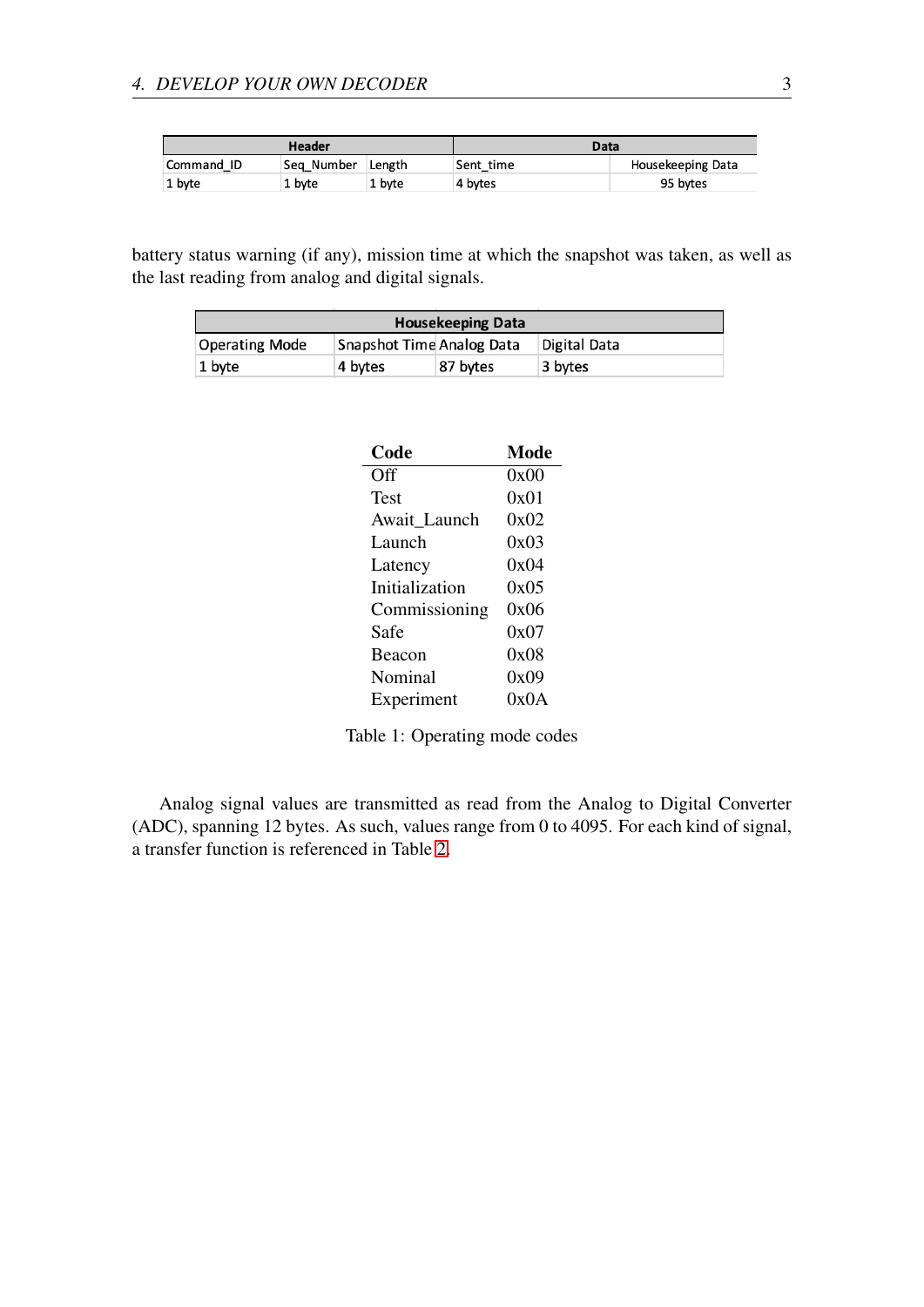<span id="page-5-0"></span>

| <b>Signal</b>            | <b>Starting byte</b> |              | <b>Starting bit Transfer Function</b> |
|--------------------------|----------------------|--------------|---------------------------------------|
| BATT_TBAT1_TM            | 1                    | 1            |                                       |
| BATT_TBAT2_TM            | 2                    | 5            | Eq. $2$                               |
| BATT_TBAT3_TM            | 4                    | 1            |                                       |
| Reserved                 | 5                    | 5            |                                       |
| BATT_VBAT_TM             | $\overline{7}$       | $\mathbf{1}$ | Eq. $3$                               |
| PSU_T_TM                 | 8                    | 5            |                                       |
| p3V3_TM                  | 10                   | $\mathbf{1}$ | 3.3V                                  |
| p5V_TM                   | 11                   | 5            | 5V                                    |
| p15V_TM                  | $\overline{13}$      | $\mathbf{1}$ | $+15V$                                |
| $n15V$ _TM               | 14                   | 5            | $-15V$                                |
| PSU_Ip5V_TM              | 16                   | $\mathbf{1}$ |                                       |
| PSU_Ip15V_TM             | 17                   | 5            |                                       |
| PSU_In15V_TM             | 19                   | $\mathbf{1}$ | Eq. $4$                               |
| PSU_Ip3V3_TM             | 20                   | 5            |                                       |
| PDU_IVBUS_TM             | 22                   | $\mathbf{1}$ |                                       |
| PV_TPSXp_TM              | 23                   | 5            |                                       |
| PV_TPSXn_TM              | 25                   | 1            |                                       |
| PV_TPSYp_TM              | 26                   | 5            |                                       |
| PV TPSYn TM              | 28                   | $\mathbf{1}$ | Eq. $1$                               |
| PV_TPSZp_TM              | 29                   | 5            |                                       |
| PV_TPSZn_TM              | 31                   | 1            |                                       |
| PV_ISPXp_TM              | 32                   | 5            | Eq. $5$                               |
| PV_ISPXn_TM              | 34                   | 1            | Eq. $6$                               |
| PV_ISPYp_TM              | 35                   | 5            | Eq. 7                                 |
| PV_ISPYn_TM              | 37                   | $\mathbf{1}$ | Eq. $8$                               |
| PV_ISPZp_TM              | 38                   | 5            | Eq. 9                                 |
| OBC_T_TM                 | 40                   | $\mathbf{1}$ |                                       |
| MGM1_T_TM                | 41                   | 5            |                                       |
| MGM2_T_TM                | 43                   | 1            |                                       |
| MGM3_T_TM                | 44                   | 5            | Eq. $1$                               |
| $MGM1_x$ <sub>_</sub> TM | 46                   | 1            |                                       |
| $MGM1_y_T$               | 47                   | 5            |                                       |
| MGM1_z_TM                | 49                   | 1            |                                       |
| $MGM2_x$ <sub>_</sub> TM | 50                   | 5            |                                       |
| MGM2_y_TM                | 52                   | 1            |                                       |
| MGM2_z_TM                | 53                   | 5            |                                       |
| MGM3_x_TM                | 55                   | $\mathbf{1}$ |                                       |
| MGM3_y_TM                | 56                   | 5            |                                       |
| MGM3_z_TM                | 58                   | $\mathbf{1}$ |                                       |
| MGT_TX_TM                | 59                   | 5            |                                       |

MODEM\_T\_TR\_TM 61 1

Table 2: List of analog signals, with their corresponding starting byte and bit inside the Analog Data structure, with corresponding transfer function.

Eq. [1](#page-7-3)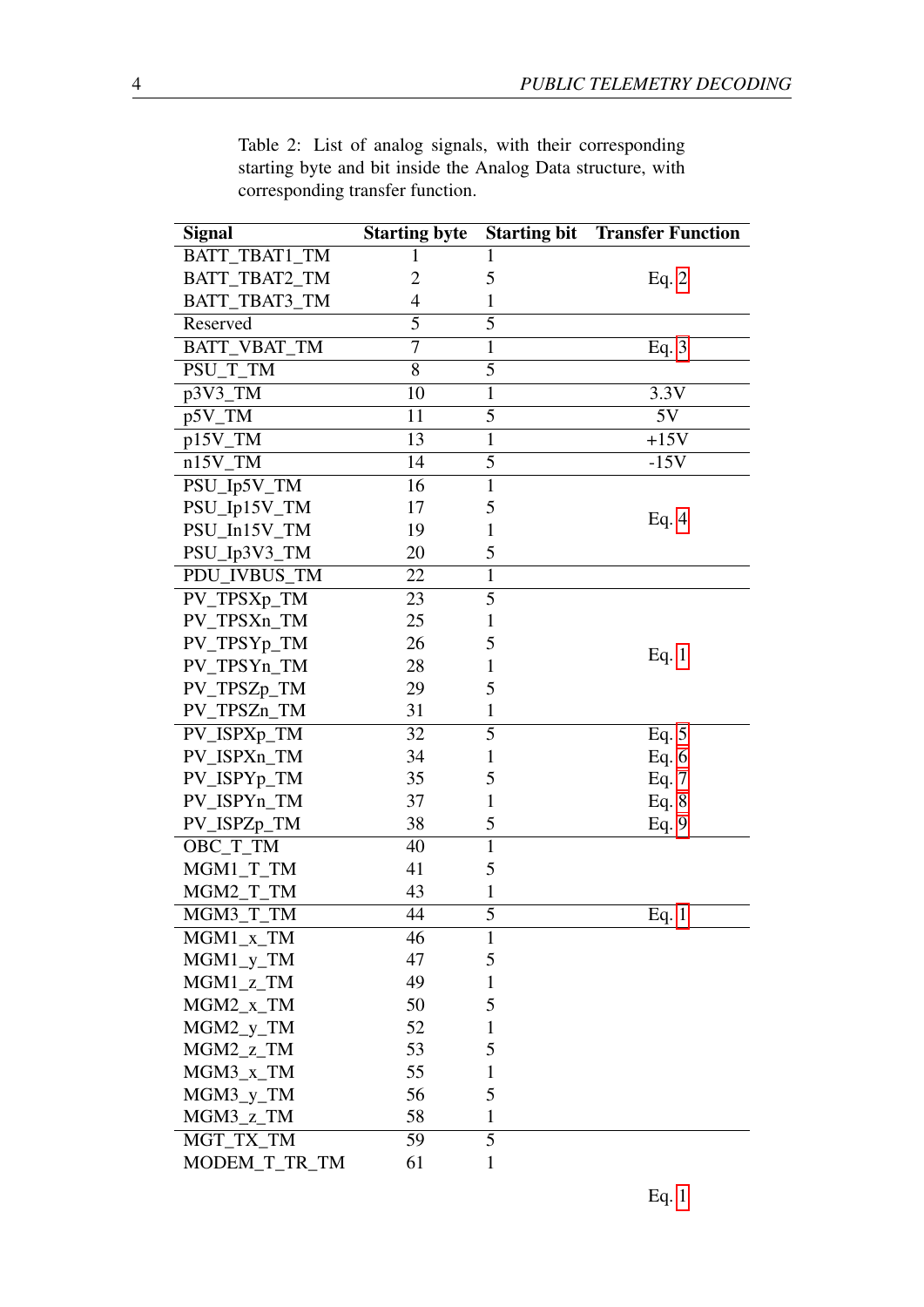| Signal               | <b>Starting byte</b> |   | <b>Starting bit</b> Transfer Function |
|----------------------|----------------------|---|---------------------------------------|
| EBOX_T_INT_TM        | 62                   | 5 |                                       |
| EBOX_T_EXT_TM        | 64                   | 1 |                                       |
| BATT T EXT TM        | 65                   | 5 |                                       |
| <b>BATT T INT TM</b> | 67                   | 1 |                                       |
| $SS6_Xp_TM$          | 68                   | 5 |                                       |
| SS6_Xn_TM            | 70                   | 1 |                                       |
| SS6_Yp_TM            | 71                   | 5 |                                       |
| SS6_Yn_TM            | 73                   |   | Eq. $10$                              |
| SS6_Zp_TM            | 74                   | 5 |                                       |
| SS6_Zn_TM            | 76                   | 1 |                                       |
| $RW1_T$ TM           | 77                   | 5 |                                       |
| $RW2_T$ TM           | 79                   | 1 | Eq. $1$                               |
| TP1_TM               | 80                   | 5 |                                       |
| TP2_TM               | 82                   | 1 |                                       |
| TP3_TM               | 83                   | 5 |                                       |
| TP4_TM               | 85                   | 1 | Eq. $1$                               |
| TP5_TM               | 86                   | 5 |                                       |
| TP6 TM               | 88                   |   |                                       |

Table 2: List of analog signals, with their corresponding starting byte and bit inside the Analog Data structure, with corresponding transfer function.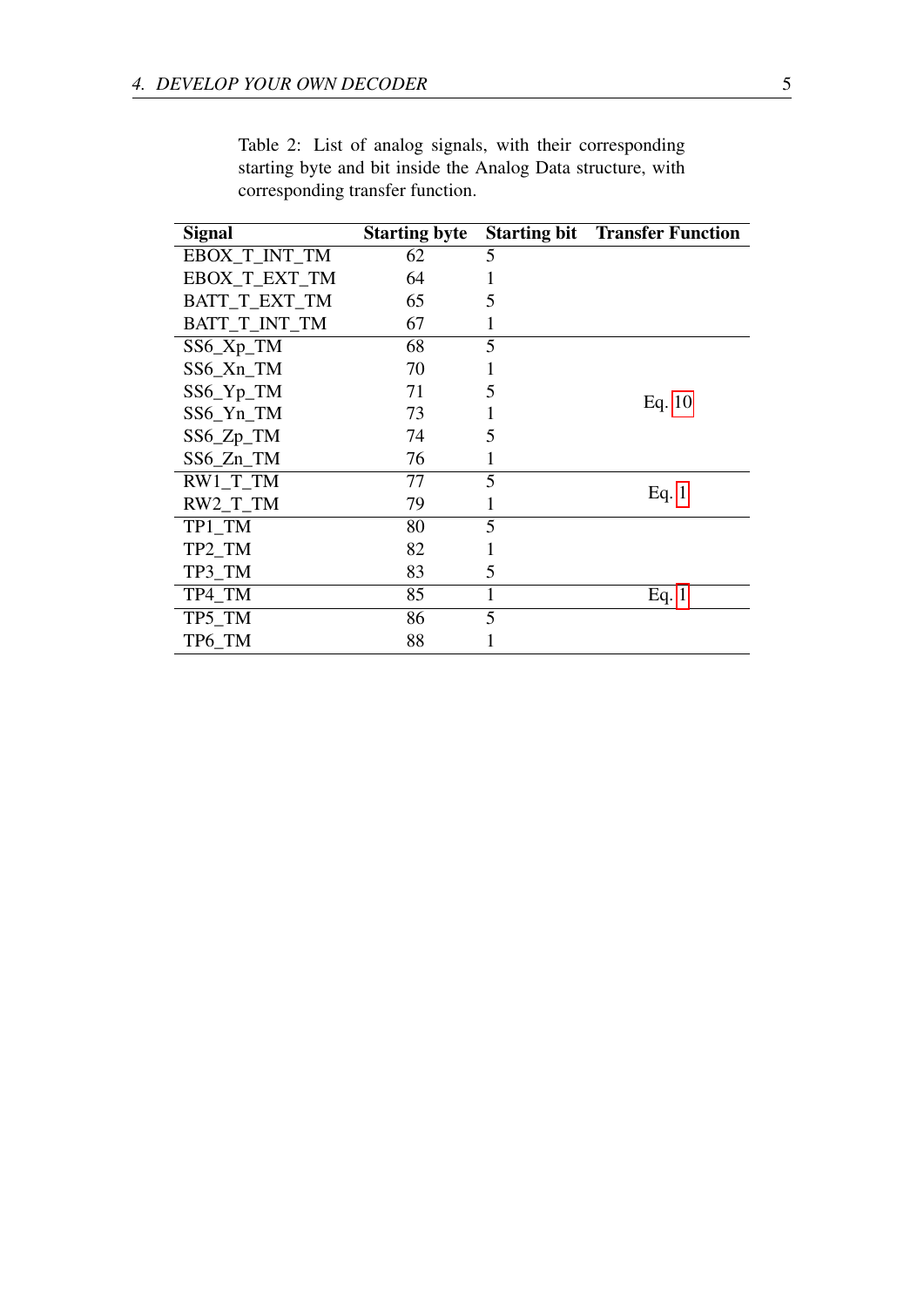| <b>Signal</b>     | <b>Byte</b>    | <b>Bit</b>     | <b>Notes</b>                                                     |
|-------------------|----------------|----------------|------------------------------------------------------------------|
| Battery_Warning   |                | 1.2            | $0x00 = None$ , $0x01 = Low$ , $0x02 = Critical$ , $0x03 = High$ |
| $DAS_p3V$         |                | 3              |                                                                  |
| $DAS_p5V$         |                | 4              |                                                                  |
| $DAS_p15V$        |                | 5              |                                                                  |
| $DAS_n15V$        |                | 6              |                                                                  |
| $PDU_p3V3$        |                | 7              |                                                                  |
| $PDU_p5V$         |                | 8              |                                                                  |
| $MGM1_p5V$        | $\overline{2}$ | 1              |                                                                  |
| $MGM2_p5V$        | $\overline{2}$ | 2              |                                                                  |
| MGM3_p15V         | $\overline{2}$ | 3              |                                                                  |
| MGM3_n15V         | $\overline{2}$ | 4              |                                                                  |
| MGT_X_VBUS        | $\overline{2}$ | 5              |                                                                  |
| TEMP_A_p5V        | $\overline{2}$ | 6              |                                                                  |
| TEMP_B_p5V        | $\overline{2}$ | 7              |                                                                  |
| <b>MODEM_VBUS</b> | 2              | 8              |                                                                  |
| $RW_p5V$          | 3              | $\mathbf{1}$   |                                                                  |
| <b>RW_VBUS</b>    | 3              | $\overline{2}$ |                                                                  |
| MTS_VBUS          | 3              | 3              |                                                                  |

Digital signals are composed of just one bit, exception made for the Battery\_Warning signal that can take up to 4 values and is thus represented with 2 bits, as shown in Table [3.](#page-7-4)

<span id="page-7-4"></span>Table 3: List of digital signals, with their byte and bit position inside the Digital Data structure.

# 4.1 Analog data transfer functions

For all equations, *n* is the value received for the given signal.

#### 4.1.1 Temperatures

<span id="page-7-3"></span>
$$
T(^{\circ}C) = \begin{cases} 0,336*(n-1708,1) & \text{when } n > = 1707,0\\ 6,41*[4,15 - sqrt(17,24-0,31*(n-1712,2))] & \text{otherwise} \end{cases}
$$
(1)

#### 4.1.2 Battery temperatures

<span id="page-7-0"></span>
$$
T(^{\circ}C) = 1, 2 * [60 - sqrt(3600 - 1, 72 * (2333 - n))]
$$
 (2)

#### 4.1.3 Battery voltage

<span id="page-7-1"></span>
$$
V(V) = (1/264, 1) * (n + 4039, 2)
$$
\n(3)

#### 4.1.4 PSU currents

<span id="page-7-2"></span>
$$
I(A) = (1/232, 6) * (UPC - 0, 42)
$$
\n<sup>(4)</sup>